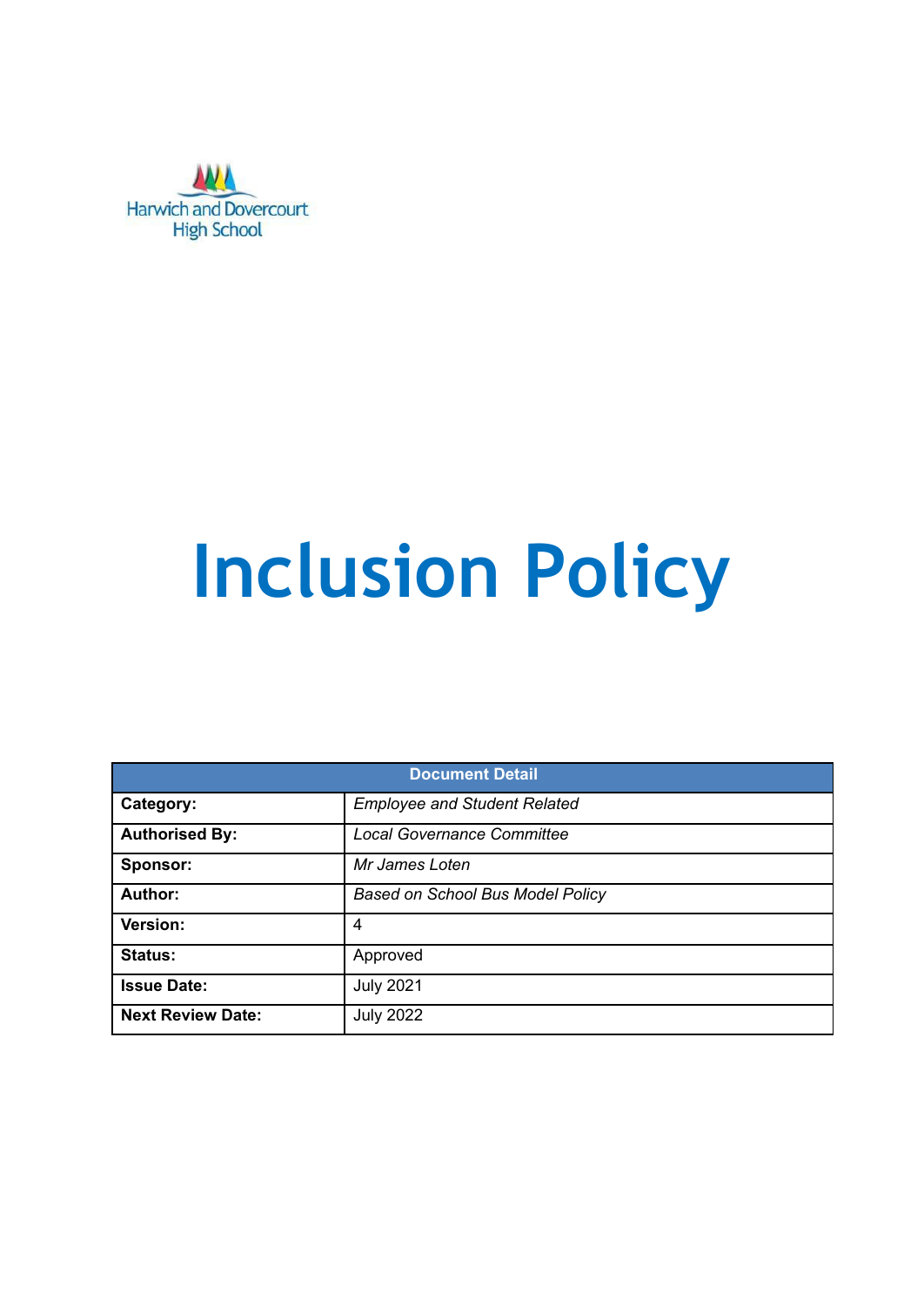#### **Ownership and Control**

#### **History**

| <b>Version</b> | <b>Author</b> | <b>Dated</b>     | <b>Status</b> | <b>Details</b>                                                                                                      |
|----------------|---------------|------------------|---------------|---------------------------------------------------------------------------------------------------------------------|
|                |               | 10.06.09         | Approved      | Student & Community Committee                                                                                       |
| 2              | Ge            | 20 March<br>2013 | Approved      | Approved by Student and Curriculum<br>Committee 20 March 2013                                                       |
| 3              | Kd            | May 2016         | Approved      | Approved via Chair's Action as per authority<br>delegated by the Student and Curriculum<br>Committee on 11 May 2016 |
|                | JLO.          | June 2019        | Approved      | Approved by LGB on 13th June 2019                                                                                   |
| 4              | <b>JLO</b>    | <b>July 2020</b> | Approved      | Approved by LGC 2 July 2020.                                                                                        |
|                | <b>JLO</b>    | <b>July 2021</b> | Approved      | Approved by LGC 5th July 2021                                                                                       |

#### **Intended Audience**

| <b>Intended Audience</b> | Intended Method of Distribution |
|--------------------------|---------------------------------|
| All Staff                | <b>Shared Google Drive</b>      |
| Governors                | Sigma Intranet                  |

#### **AMENDMENT TRACKER**

**Name of reviewer: James Loten**

**Date of review: July 2021**

**Summary of all changes being proposed in this policy review:**

None.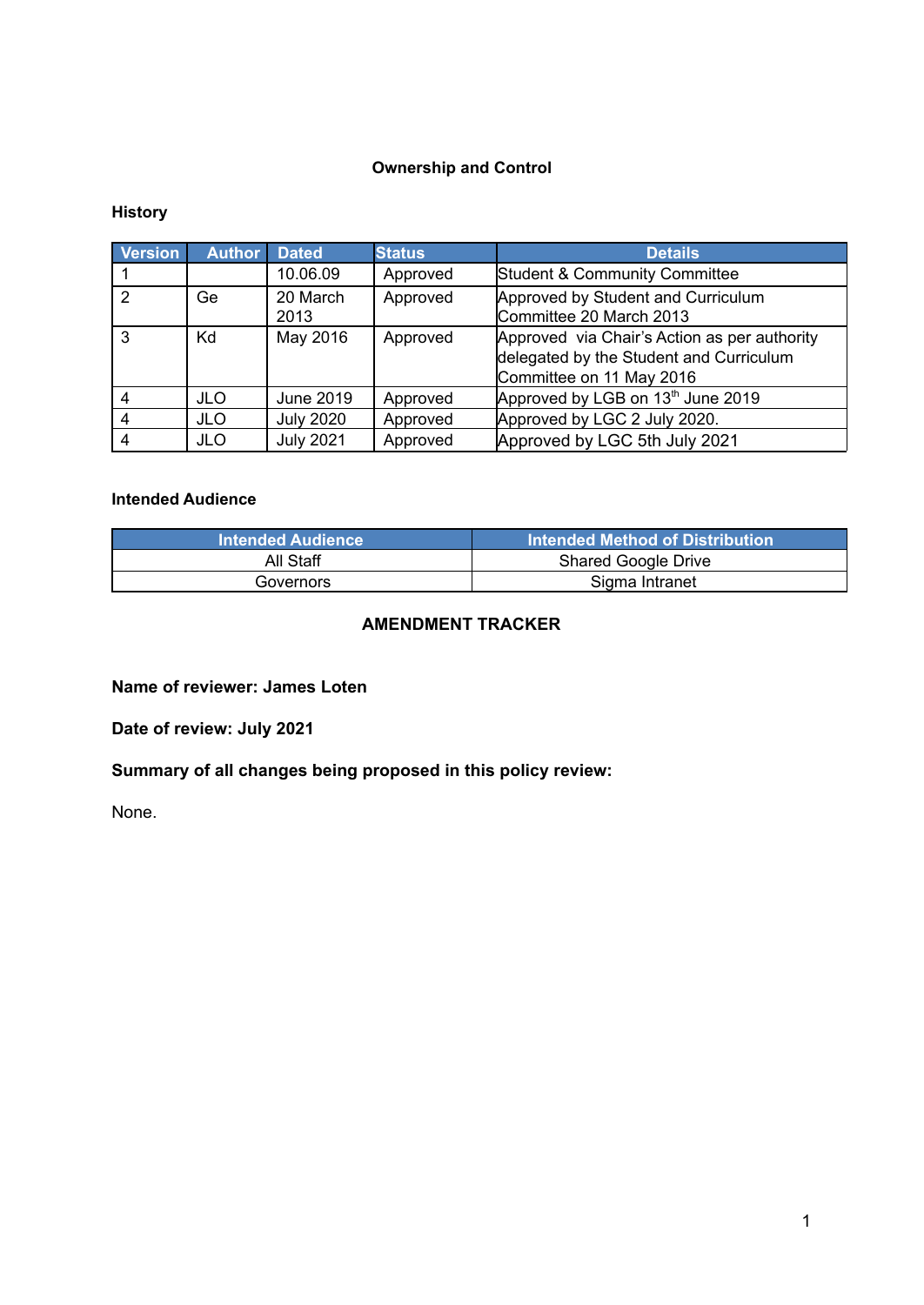## **Contents:**

#### **[Statement](#page-3-0) of intent**

- 1. Legal [framework](#page-4-0)
- 2. Roles and [responsibilities](#page-4-1)
- 3. Aims and [objectives](#page-5-0)
- 4. [Planning](#page-5-1) and teaching
- 5. Pupils with [SEND](#page-7-0)
- 6. [Monitoring](#page-8-0) and review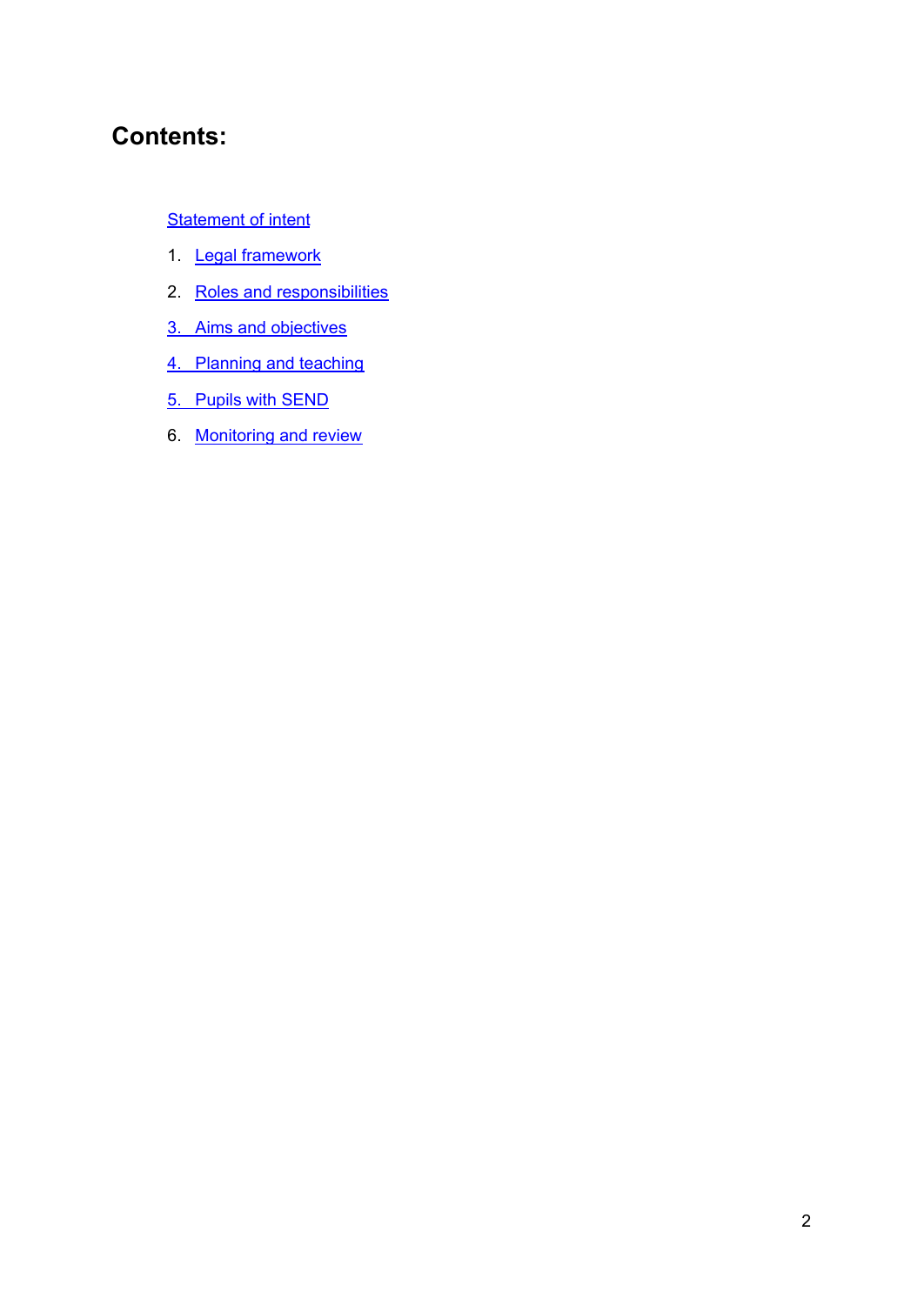## <span id="page-3-0"></span>**Statement of intent**

Harwich and Dovercourt High School values the individuality of all pupils; we are committed to giving pupils an equal opportunity to achieve the highest standard of education and have access to the full curriculum. We intend to provide education that meets the specific needs of all individuals and groups of pupils, with the aim to eliminate discrimination.

The ultimate purpose of inclusion is to enable pupils to flourish in adult life. Harwich and Dovercourt High School aims to increase the level and quality of inclusion within school, while protecting and enhancing specialist provision for those who need it.

 $\propto 0$ .

Nofait

July 2021 July 2021

Signed by Kate Finch, Headteacher Signed by Nick Pavitt, Chair of Governors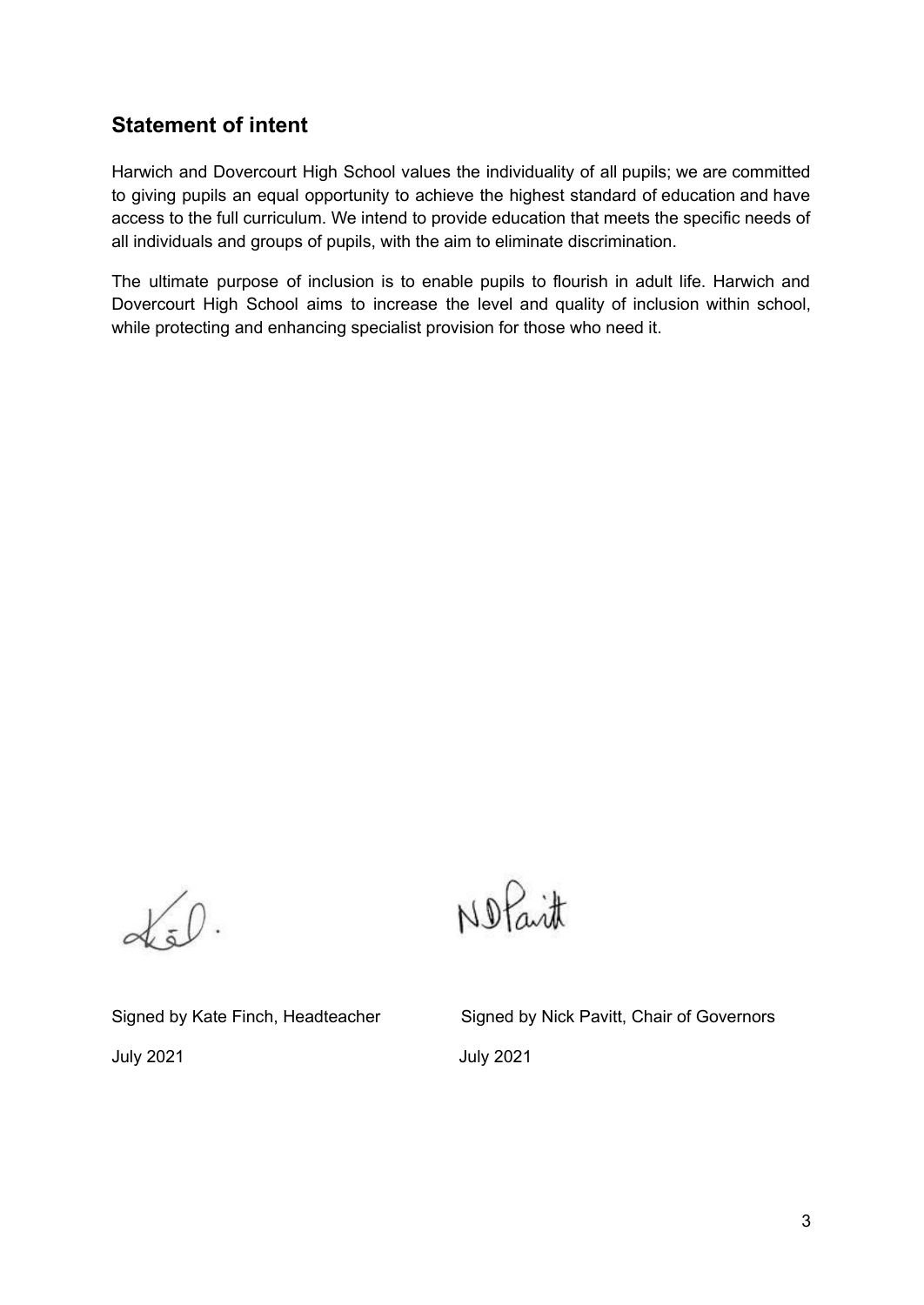## <span id="page-4-0"></span>**1. Legal framework**

- 1.1. This policy has due regard to legislation and statutory guidance, including, but not limited to, the following:
	- Equality Act 2010
	- Education Act 1996
	- Children and Families Act 2014
	- 'Special educational needs and disability code of practice: 0 to 25 years' 2015
- 1.2. This policy will be implemented in conjunction with the following other school policies:
	- Accessibility for All Policy
	- Admissions Policy
	- Anti-Bullying Policy
	- Anti-Racism Policy
	- Charging and Remissions Policy
	- Child Protection Policy
	- EAL Policy
	- Equality and Diversity in Employment Policy
	- More Able (HPA) Policy
	- SEND Policy
	- Supporting Pupils with Medical Conditions Policy

#### <span id="page-4-1"></span>**2. Roles and responsibilities**

- 2.1. The governing board will ensure that inclusion provision is of a high standard, and will evaluate the effectiveness of the provision and Inclusion Policy on a termly basis.
- 2.2. The headteacher will ensure that the management of inclusion remains consistent and effective, providing regular reports to the governing board.
- 2.3. Teaching staff will regularly evaluate pupils' progress and liaise with the inclusion manager, SENCo and/or appropriate senior leader.
- 2.4. Parents will work in partnership with the school to support the progress of their child, maintaining strong communication with the school and providing their child with activities at home to assist in development.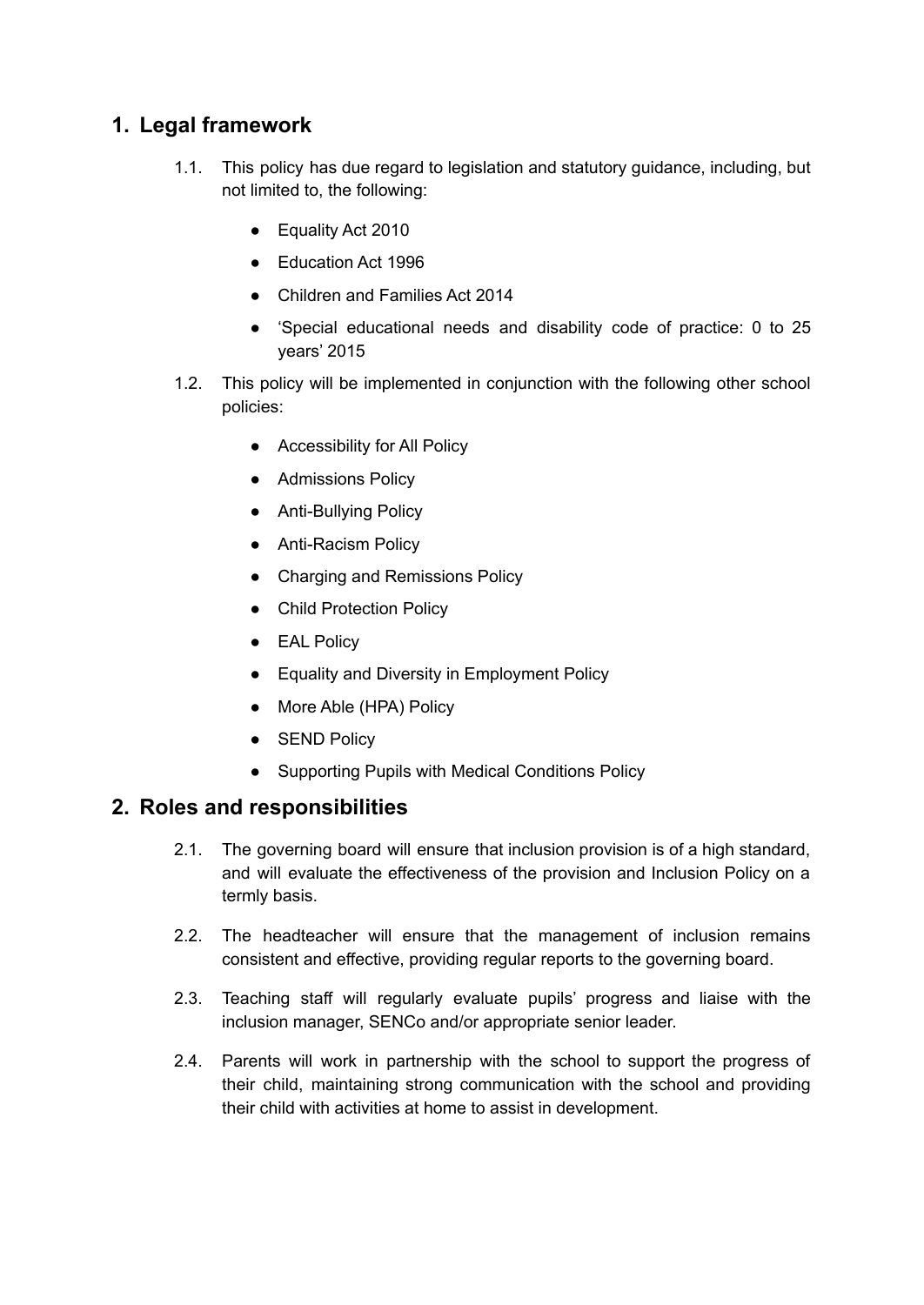2.5. Teaching assistants who support the inclusion of pupils will be supervised on a weekly basis to ensure they fulfil their duties.

## <span id="page-5-0"></span>**3. Aims and objectives**

- 3.1. Harwich and Dovercourt High School aims to be an inclusive school. We actively seek to increase the level and quality of inclusion within our school, while protecting and improving specialist provision for those who need it.
- 3.2. Taking into account pupils' experiences and needs, we form strong partnerships with parents, the LA and external agencies, such as health and social care services, and offer a broad and balanced curriculum to ensure that all pupils have every opportunity to achieve the highest standard of education.
- 3.3. Harwich and Dovercourt High School has a zero-tolerance approach towards prejudicial attitudes and discriminative behaviour, and the school will do everything it possibly can to ensure members of the school community are not discriminated against. We will not allow discrimination, harassment or victimisation against any pupil, prospective pupils, or other members of the school community because of the following:
	- Gender
	- Race
	- Disability
	- Religion or belief
	- Sexual orientation
	- Pregnancy or maternity
	- Being adopted or permanently placed
- 3.4. Harwich and Dovercourt High School will make every effort to meet the learning needs of all pupils without excluding them from the national curriculum.

## <span id="page-5-1"></span>**4. Planning and teaching**

- 4.1. Teaching staff will plan their approaches to teaching and learning so that all pupils are able to take part in lessons. Staff will ensure these approaches meet the specific needs of individuals and groups, providing opportunities for all pupils to achieve.
- 4.2. Teachers will ensure that all teaching assistants have access to relevant planning so they can support pupils appropriately.
- 4.3. Specific action will be taken to respond to pupils' diverse needs by:
	- Creating effective learning environments.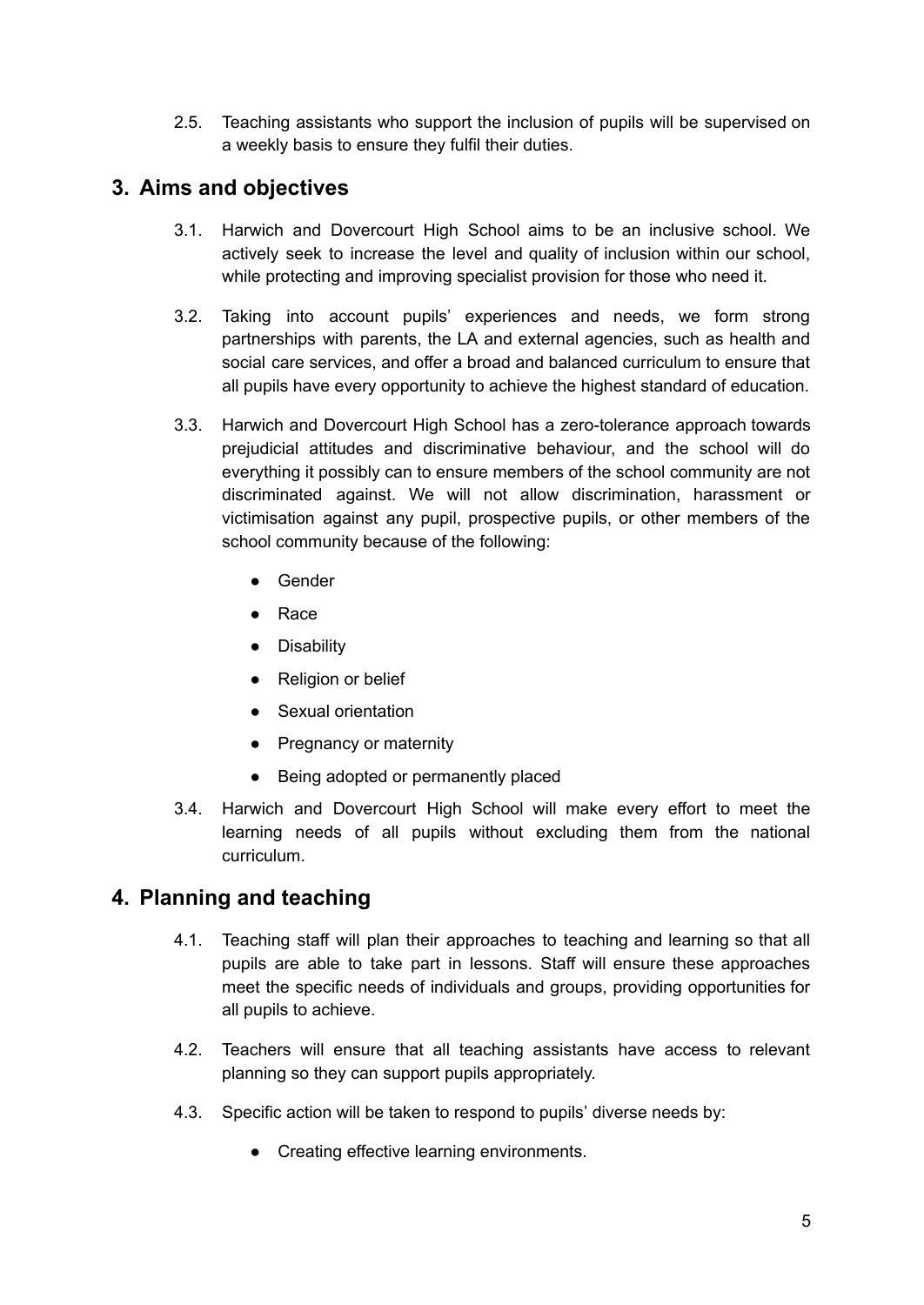- Ensuring they are motivated.
- Using appropriate assessment approaches, such as teacher observations.
- Setting targets that are achievable and positive for individual pupils.
- Developing positive relationships with pupils.
- Setting appropriate learning challenges.
- Providing other, or additional, curricular opportunities to meet the needs of individuals or groups of pupils.
- 4.4. Lesson plans will vary to meet the needs of individual pupils and pupil groups.
	- Lessons for pupils who are gifted and talented will include:
		- Tasks which demand higher thinking skills.
		- Access to advanced resources or materials that support the level of challenge.
		- Fast-paced challenges that will motivate pupils.
		- Creative learning tasks which encourage pupils to make judgements.
		- The opportunity to take risks in an organised exercise, to learn from failures and work collaboratively.
		- Authentic tasks with the opportunity for choice and personalisation.
	- Lessons including pupils with EAL will include:
		- Access to dual language texts, posters and displays.
		- Working collaboratively with other pupils, both with EAL and those whose first language is English.
		- Access to word banks.
		- Opportunities for visual literacy techniques.
		- Opportunities for discussions and co-operative learning.
		- Promoting and celebrating diversity whilst avoiding stereotyping.
		- Planned learning opportunities which reflect the backgrounds of pupils in the class.
- 4.5. Harwich and Dovercourt High School understands that such learning experiences will benefit all pupils, not just those identified as gifted and talented or who have FAL.
- 4.6. Teachers will use an inclusive model of provision that provides all pupils with the opportunity to participate in lessons.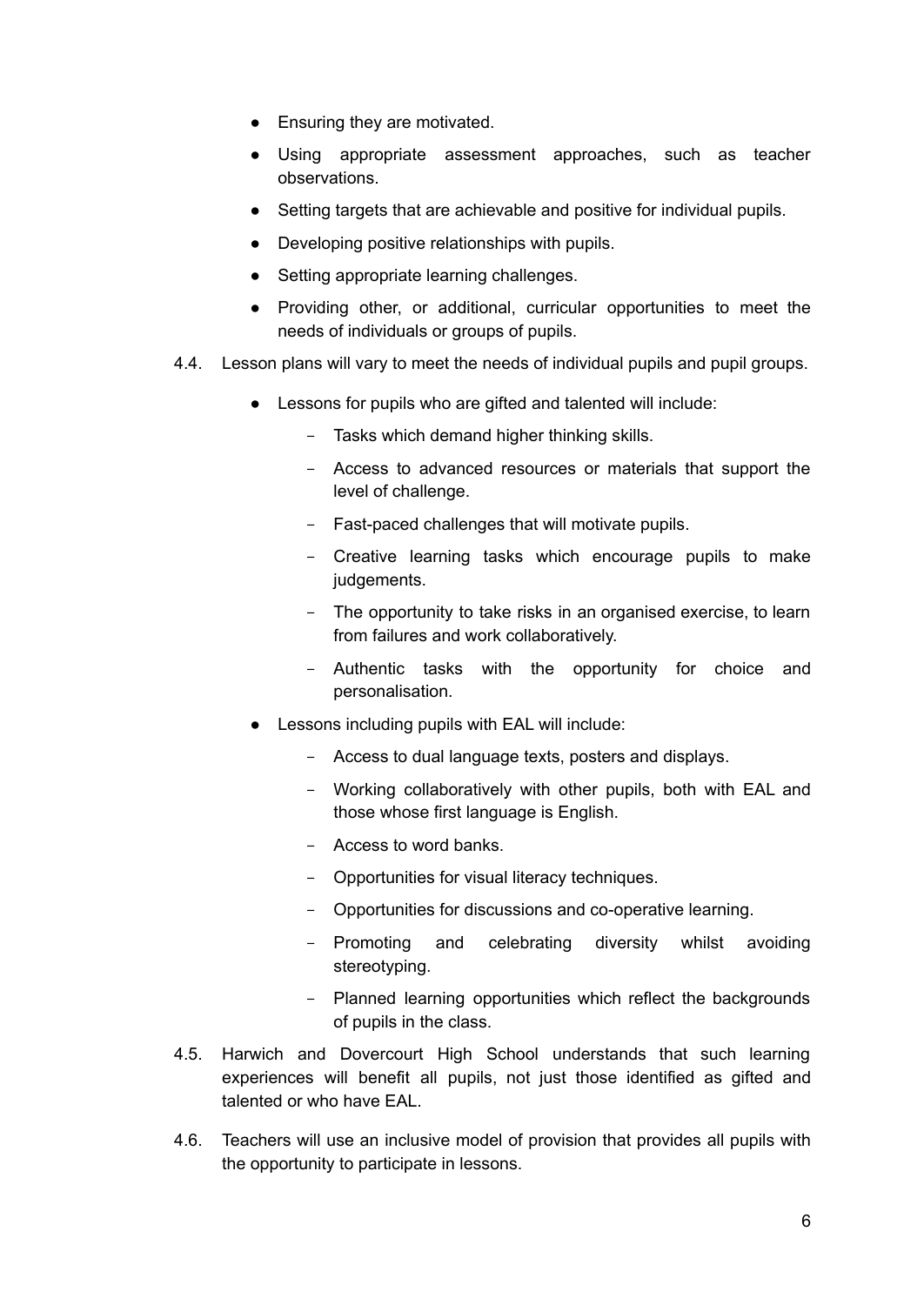- 4.7. Teachers will ensure that pupils understand the role they play in ensuring their own progress.
- 4.8. Teachers will ensure that pupils understand what behaviour is expected in different circumstances and environments.

## <span id="page-7-0"></span>**5. Pupils with SEND**

- 5.1. Harwich and Dovercourt High School aims for the early identification of pupils with SEND through the monitoring of achievement and regular observations.
- 5.2. The SEND Local Offer summarises how name of school works within the local community, with local schools and agencies, to provide an inclusive offer to all pupils with SEND.
- 5.3. We aim to ensure equal opportunity for all pupils with SEND. It is the teacher's responsibility to inform the SENCO of any concerns regarding an individual's learning.
- 5.4. Lesson plans for pupils with SEND will be adapted to include:
	- Adapted learning objectives and success criteria to meet their abilities.
	- Adapted print texts.
	- Hands-on equipment, such as tactile equipment relating to shapes in maths lessons.
	- Multi-sensory learning opportunities.
	- Additional support from staff members, where possible.
	- Additional visual cues.
	- Adapted homework.
- 5.5. Harwich and Dovercourt High School is committed to delivering an environment that provides pupils with full access to all areas of learning.
- 5.6. Teachers will modify lessons as appropriate; for example, pupils may be given additional time to complete certain activities.
- 5.7. Teachers will ensure that pupils have the same opportunities to develop skills in practical aspects of the curriculum.
- 5.8. Teachers will take into account the learning pace of pupils with SEND.
- 5.9. Work will be adapted and alternative activities in subjects will be provided where pupils are unable to operate certain tools or equipment.
- 5.10. Pupils will have opportunities to take part in educational visits and activities related to their studies. If a pupil's disability prevents them from attending